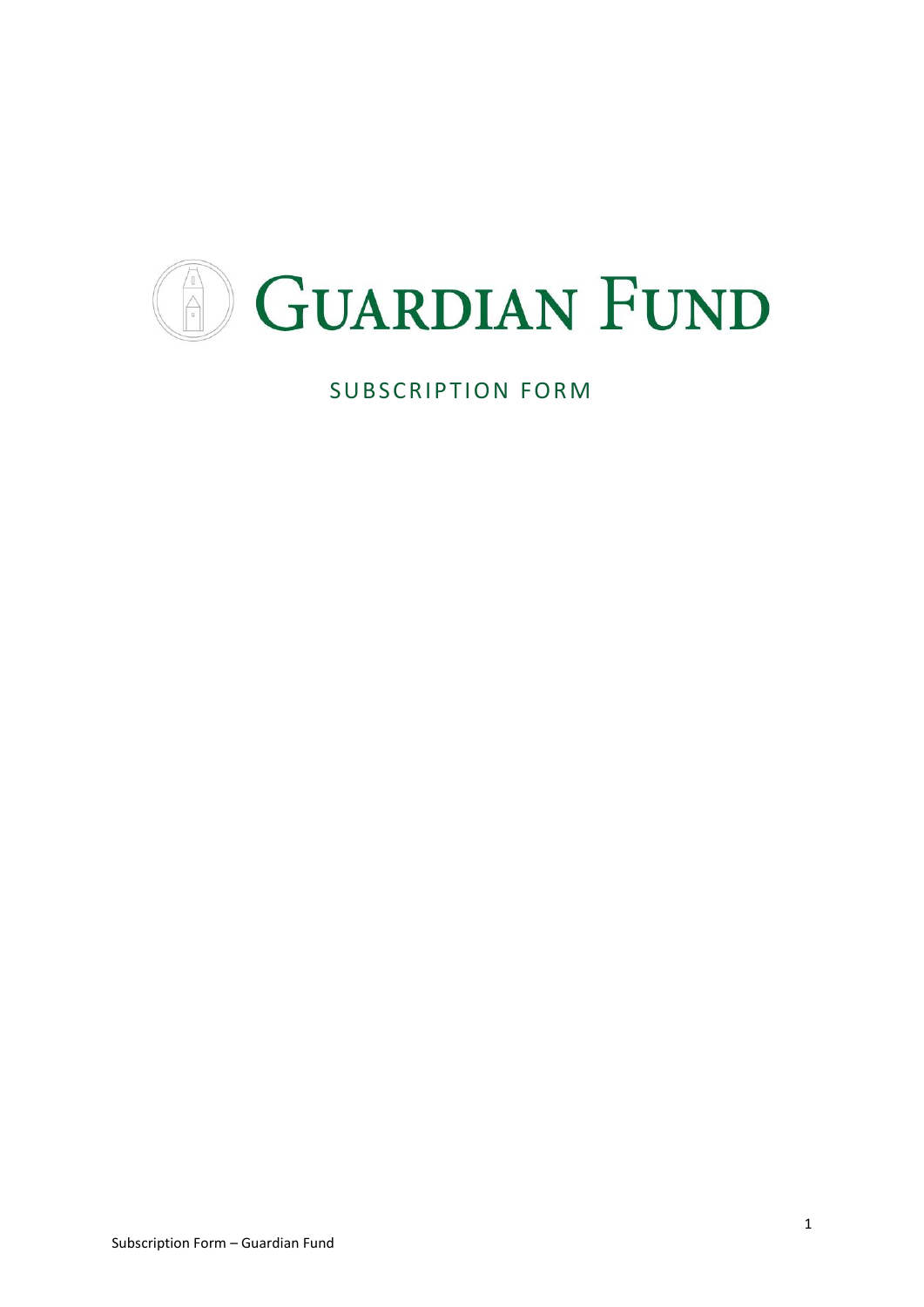## **Subscription Instructions**

Please complete, date and execute the attached Subscription Form and deliver it, by e-mail and express mail, to:

**Bolder Fund Services (Netherlands) B.V.**  Smallepad 30 F 3811 MG Amersfoort The Netherlands E-mail: investors.nl@boldergroup.com

For subscriptions please wire transfer funds in EUR in an amount equal to the Total Subscription Amount to the below bank account of Stichting Juridisch Eigendom Guardian Fund. The funds should be wired from a bank account held by the prospective Unitholder.

| <b>Bank</b>               | Rabobank                                   |
|---------------------------|--------------------------------------------|
| <b>Account number</b>     | 0124 4376 64                               |
| <b>Account of</b>         | Stichting Juridisch Eigendom Guardian Fund |
| <b>IBAN</b>               | NL38 RABO 0124 4376 64                     |
| <b>BIC</b>                | RABONL2U                                   |
| Reference (investor name) |                                            |

### **Payment details for EUR payments**

To complete the Subscription Form, please insert the information set forth below.

### *In the Recitals:*

(i) The name of the Unitholder, the address of the Unitholder and the place of establishment of the Unitholder (as relevant).

### *In Numeral 2.2:*

(i) The date, the Total Subscription Amount, and the Class for which the Unitholder wishes to subscribe.

### *In Numeral 11.1:*

- (i) The name of the Unitholder.
- (ii) The Unitholder's address, email and fax number.

### *In Numeral 13.2:*

(i) The complete source of funds declaration.

#### *In Numeral 16.1:*

(i) The planned investment period and expected frequency of trading.

#### **Note: Please sign the Subscription Form at the end.**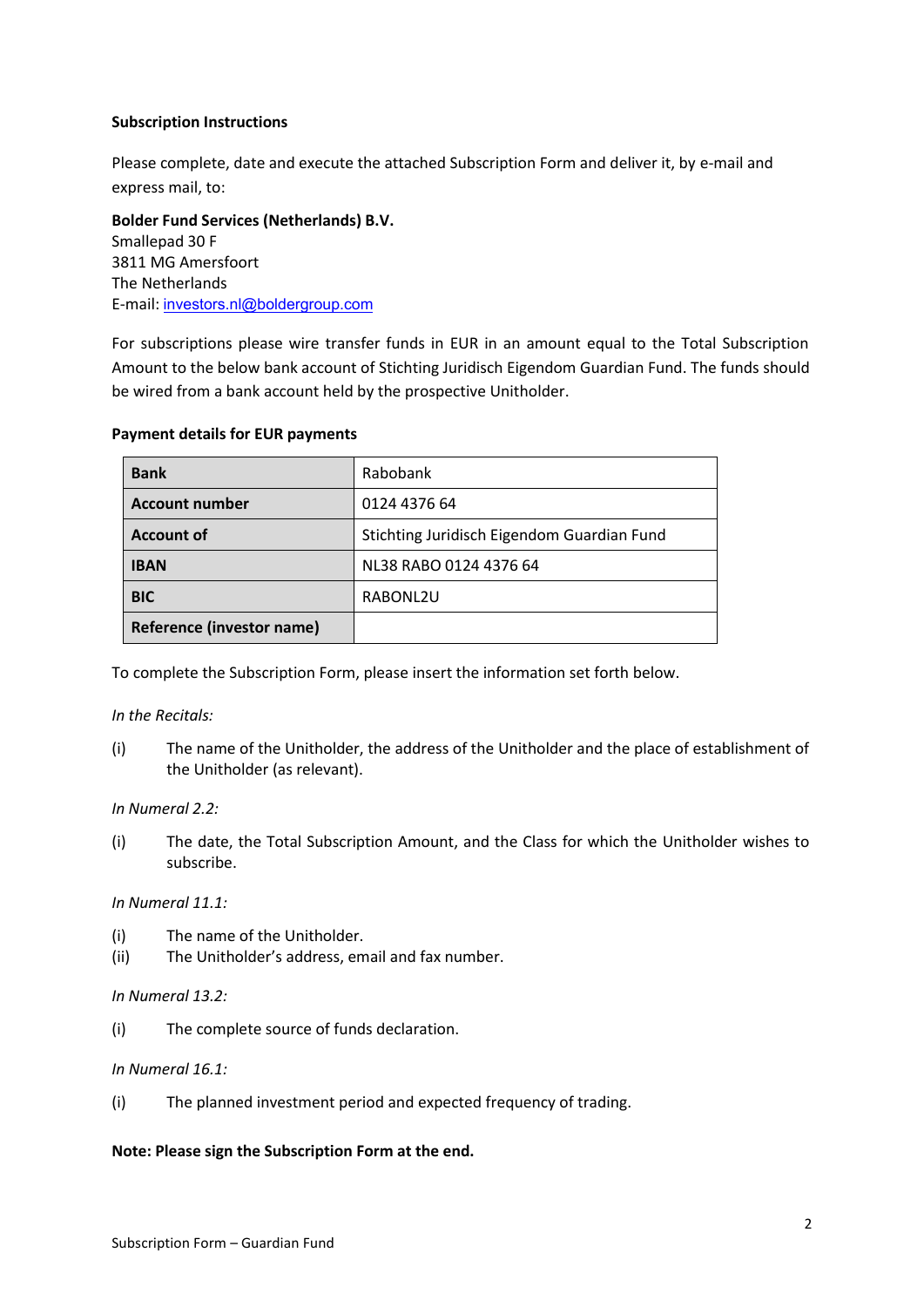In addition to a properly executed Subscription Form, the following KYC documentation is required for the acceptance of initial subscriptions and transfers:

For Unitholders who are individuals:

- (i) A copy of the valid passport, identity card or drivers' license of the Unitholder.
- (ii) A copy of a bank statement or utility bill containing the address of the Unitholder not older than three (3) months.
- (iii) The self-certification form FATCA/CRS.

For Unitholders who are entities:

- (i) A copy of the valid passport or identity card of the authorized persons that have signing authority on behalf of the entity and/or a copy of the valid passport or identity card of the Ultimate Beneficial Owner(s) of the entity.
- (ii) A copy of a bank statement containing the address of the entity not older than three (3) months, of the bank account from which the amount of the investment will be transferred, containing the name and address of the entity.
- (iii) The certificate of incorporation (or equivalent document to prove current existence) not older than three (3) years or a certificate of good standing.
- (iv) The memorandum & articles of association or articles of incorporation.
- (v) Excerpt from commercial register or other document providing details (names and addresses) of directors.
- (vi) A copy of the shareholder register of the entity.
- (vii) The self-certification form FATCA/CRS.

The right is reserved to request any further information which is considered to be in any way necessary to the process of verification. Upon receipt of the Subscription Form and all referenced KYC information, the Fund Manager will accept the subscription and the Administrator will confirm the subscription. If a subscription is not accepted or if the offering is terminated, all funds deposited or wired and the Subscription Form and all other documents delivered to the Fund will be returned to the prospective Unitholder without interest or deduction.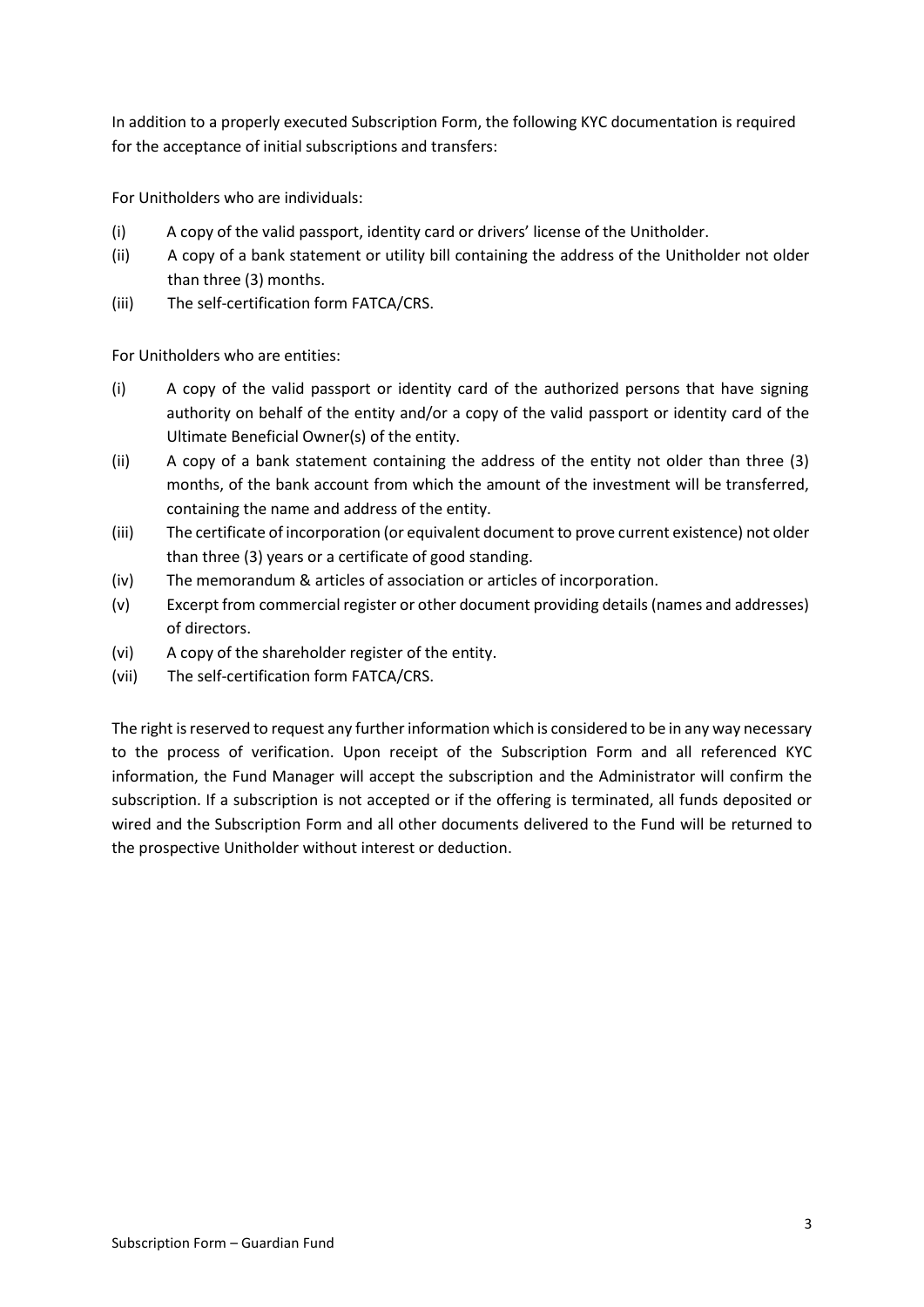## **SUBSCRIPTION FORM** (the "**Subscription Form**") for units in the Guardian Fund:

**NAME:** \_\_\_\_\_\_\_\_\_\_\_\_\_\_\_\_\_\_\_\_\_\_\_\_\_\_\_\_\_\_\_\_\_\_\_\_\_\_\_\_\_\_\_\_\_\_\_\_\_\_\_\_\_\_\_\_\_\_\_\_\_\_\_\_\_\_\_\_\_\_\_\_\_\_

**ADDRESS**: \_\_\_\_\_\_\_\_\_\_\_\_\_\_\_\_\_\_\_\_\_\_\_\_\_\_\_\_\_\_\_\_\_\_\_\_\_\_\_\_\_\_\_\_\_\_\_\_\_\_\_\_\_\_\_\_\_\_\_\_\_\_\_\_\_\_\_\_\_\_\_\_

PLACE ESTABLISHMENT:

(the "**Unitholder**").

## **1. DEFINITIONS, SCOPE OF APPLICATION OF THE TERMS AND CONDITIONS**

- 1.1. Capitalized terms used in this Subscription Form (including the schedules thereto) have, unless provided otherwise, the same meaning as set out in the prospectus of the Fund dated  $20$  .
- 1.2. Pursuant to the Terms and Conditions, the Legal Owner holds the Fund Assets for the purpose of management and custody on behalf of the Unitholders.
- 1.3. All relations between the Unitholder, the Fund Manager and the Legal Owner are governed by this Subscription Form, the Terms and Conditions and the Prospectus.

## **2. SUBSCRIPTION**

- 2.1. The Unitholder hereby agrees to participate in the Fund subject to the acceptance of this Subscription Form by the Fund Manager. The subscription for the respective Units (including the number, the Class and the Series) will be confirmed in a letter by the Administrator to the Unitholder on behalf of the Fund Manager and the Legal Owner. The Unitholder acknowledges that the Fund Manager reserves the right to reject in its absolute discretion this and any other subscription for Units in whole or in part. The Fund Manager will determine in its sole discretion which subscriptions shall be accepted.
- 2.2. The Unitholder hereby undertakes to pay the Total Subscription Amount of:

| AMOUNT:                                               |      |
|-------------------------------------------------------|------|
| AMOUNT IN WORDS:                                      | EUR, |
| in consideration for [please tick appropriate Class]: |      |
| <b>General Class A Units;</b>                         |      |
| General Class A - International Investors Units;      |      |
| Institutional Class A Units;                          |      |
| Institutional Class A – Austrian Investors Units;     |      |
| Institutional Class B Units;                          |      |
| Institutional Class C Units; or                       |      |
|                                                       |      |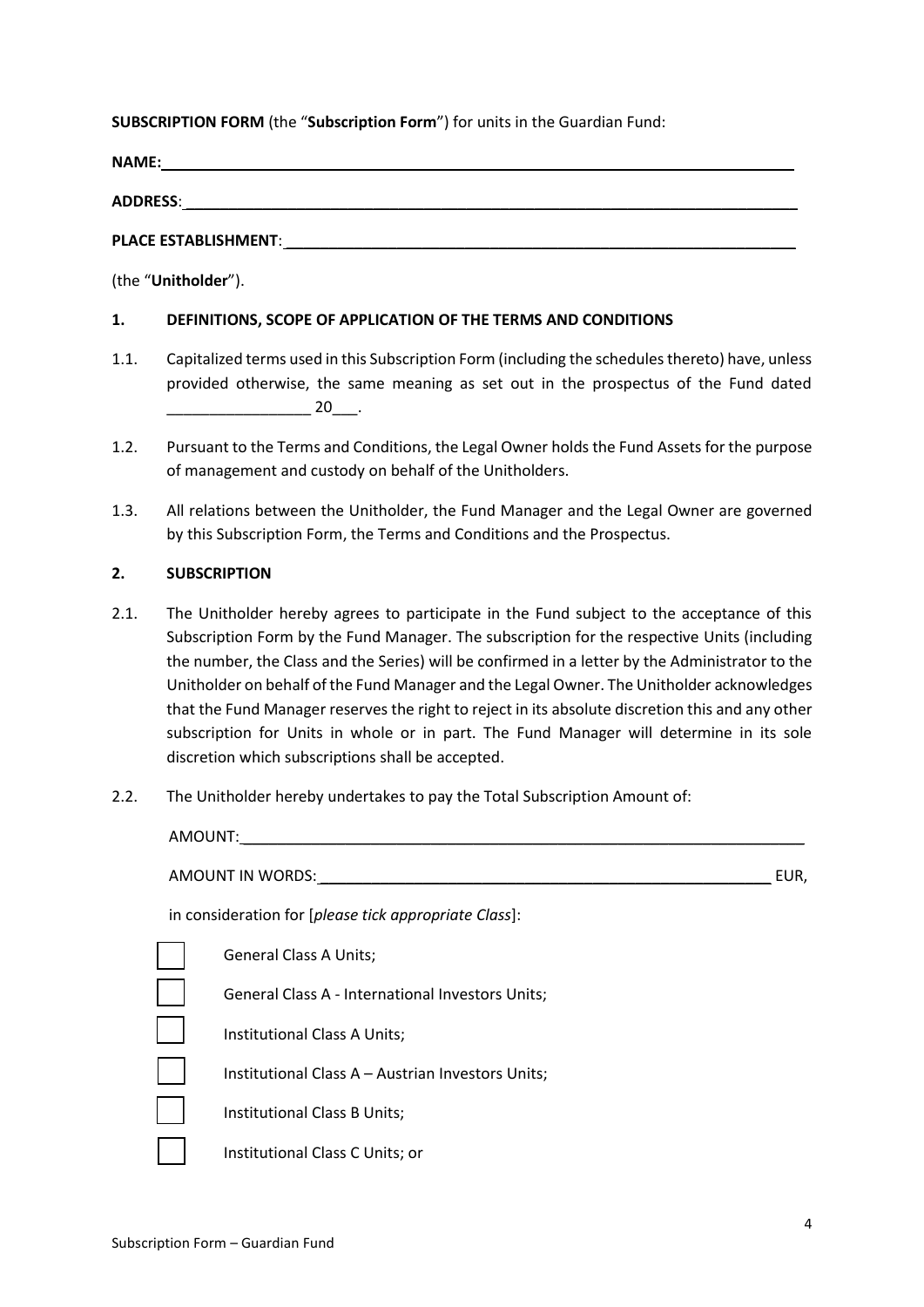# $\vert$  Initial Class 1.<sup>1</sup>

and in accordance with the provisions of, the Terms and Conditions, the Prospectus and this Subscription Form, on (*insert date*) \_\_\_\_\_\_\_\_\_\_\_\_\_\_\_\_\_\_\_\_\_\_\_ to the bank account of the Legal Owner set out in the Subscription Instructions above.

2.3. The Total Subscription Amount shall be received by 17:00 hours CET on the Business Day falling at least two (2) Business Days before: (i) the Transaction Date and/or (ii) such other day or days as the Fund Manager may from time to time determine at its sole discretion (any such date, the "**Subscription Date**") as per which the applicant wishes to receive Units. The Fund Manager may decide, at its sole discretion, to accept an application for Units in case of overdue payment, provided that the Total Subscription Amount has been received on the second (2nd) Business Day prior to the relevant Subscription Date.

#### **3. ACCEPTANCE SUBSCRIPTION, ISSUE UNITS**

- 3.1. For all Units except for the General Class A Units and General Class A – International Investors Units, the Fund will issue Units on each Transaction Date at the Unit NAV. The Fund will issue General Class A Units or General Class A – International Investors Units on each Transaction Date at the Unit NAV plus a subscription fee of one thousand Euros (EUR 1,000). The start NAV of Initial Class 1 and Initial Class 2 Units shall be one hundred Euros (EUR 100).
- 3.2. Upon acceptance of the subscription, the Fund Manager shall enter the Unitholder's name, address and number of Units in the Register in accordance with Article 8.5 of the Terms and Conditions. Such registration shall be conclusive evidence of the entitlement of the Unitholder.

# **4. REPRESENTATIONS AND WARRANTIES OF UNITHOLDER**

- 4.1. The Unitholder represents and warrants (*garandeert*) to the Legal Owner and the Fund Manager that:
	- (i) the execution and performance of the Subscription Form do not contravene, or constitute a default under any provision of law applicable to the Unitholder;
	- (ii) the Unitholder has the knowledge and expertise in business and financial matters to make it capable of assessing and evaluating the merits and risks associated with investing in the Fund;
	- (iii) the Unitholder has independently assessed, evaluated and verified the merits and risks associated with investing in the Fund and the transactions contemplated thereunder;
	- (iv) the Unitholder declares to have read and agree with the content of the Prospectus, the Terms and Conditions and the Redemption Notice; the Unitholder has had the opportunity to ask questions and receive answers concerning the Fund and the terms

 $<sup>1</sup>$  Initial Class 1 is soft closed to new subscriptions; this Class is only available for investments by Unitholders that</sup> were invested in Initial Class 1 or Initial Class 2 prior to 1 December 2020.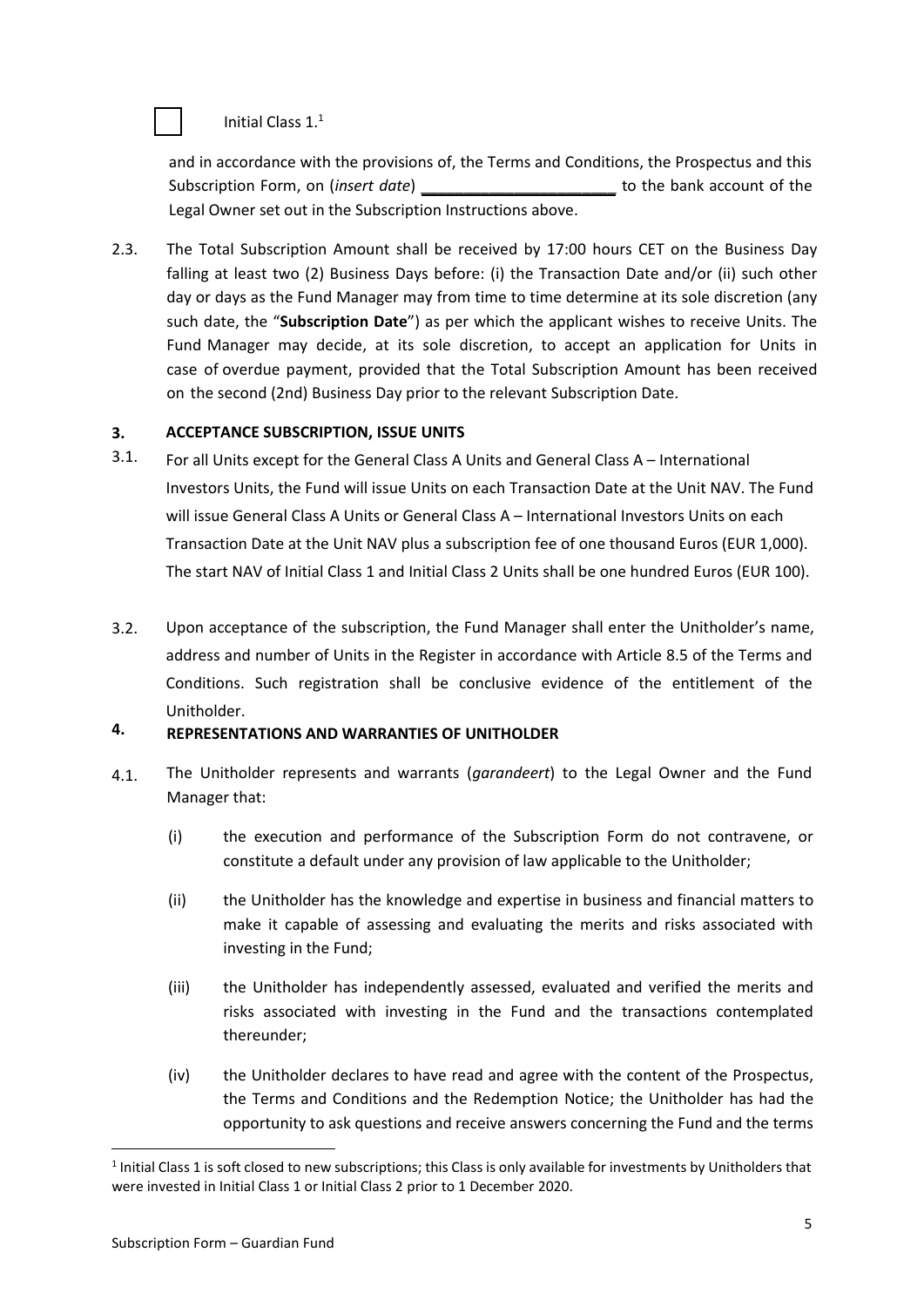and conditions of this offering from authorised representatives of the Fund;

- (v) the Unitholder is willing to assume and will be able to bear the full financial and economic risk of its subscription, while maintaining adequate means of providing for its current needs and foreseeable contingencies, even in the event of a loss of its entire investment in the Fund;
- (vi) the Unitholder is acquiring the Units in its own name and for its own account for investment purposes;
- (vii) neither the Legal Owner nor the Fund Manager, or any other person acting on behalf of the Legal Owner or the Fund Manager respectively, have provided any warranties or guarantees for the benefit of the Unitholder; regarding its own financial position (including the tax consequences) the Unitholder did not rely on an advice of the Legal Owner or the Fund Manager, respectively or other individuals acting on behalf of the Legal Owner or the Fund Manager with respect to this investment;
- (viii) the person or persons signing on behalf of the Unitholder have full power and authority to do so. If applicable, all relevant internal procedures have been complied with and all necessary internal consents have been obtained;
- (ix) the signing and the performance of this Subscription Form fall within the object clause of the articles of association within the competence of the Unitholder and are in the interest of the Unitholder;
- (x) the Unitholder is authorized to sign this Subscription Form and to fulfil all obligations arising from this agreement; for this purpose the Unitholder does not have to register or otherwise perform acts with any public authority or independent supervisory authority, as all registrations or acts in respect of such public authority or independent supervisory authority (in so far as necessary) have taken place;
- (xi) the signing and the performance by the Unitholder of this Subscription Form does not conflict with and will not result in any claim for default (*ingebrekestelling*) against the Unitholder under (a) any provision of law applicable to the Unitholder; (b) any directive, rule or instruction of any public authority or independent supervisory authority which supervises the business of the Unitholder; (c) the articles of association or other organizational documents of or regarding the Unitholder; or (d) any agreement, judgment, judicial ruling or order, verdict, decree or other instrument binding on the Unitholder; and
- (xii) the Unitholder agrees that the above representations and warranties in this section will be true and correct both as of the execution date of the Subscription Form and the issue of the Units.
- 4.2. In connection with the KYC Requirements, the Unitholder acknowledges that legislation currently applicable to the Fund requires that, as part of compliance thereto, certain documents must be monitored to ensure that they are timely and up-to-date. In order to comply with this requirement, the Administrator and/or the Fund Manager will require that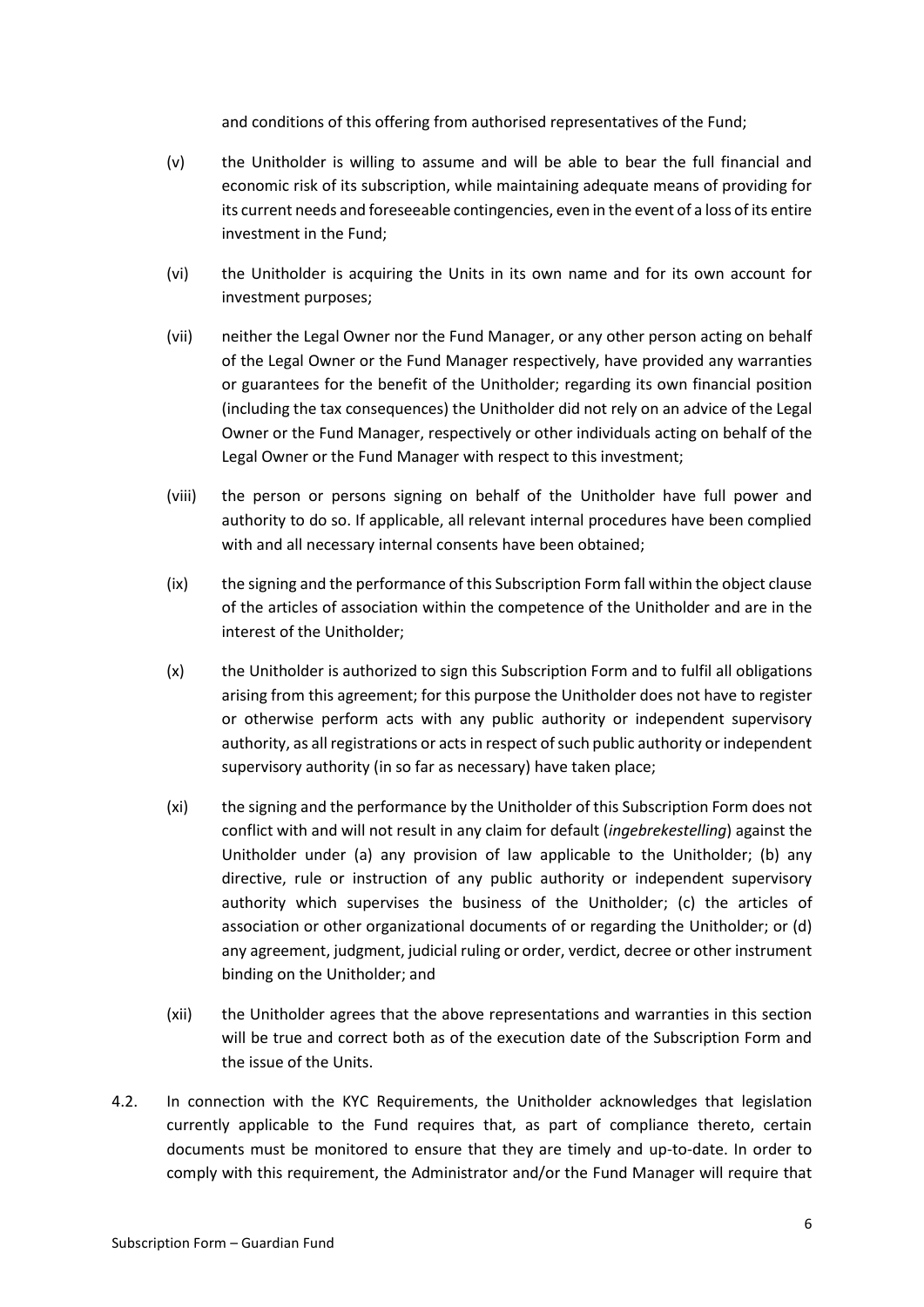certain documents are delivered by the Unitholder to the Administrator and/or the Fund Manager on a periodic basis. The Administrator and/or the Fund Manager may contact the Unitholder to request such documents, and, by signing the Subscription Form, the Unitholder hereby confirms that it will provide the documents so requested on a timely basis. Any Unitholder who does not or cannot provide the additional KYC documentation may be forcibly redeemed from the Fund in accordance with the mandatory redemption provisions as set forth in the Terms and Conditions.

#### **5. REDEMPTION, WINDING-UP AND BANKRUPTCY**

By signing the Subscription Form the Unitholder has not intended, for any purpose, to enter into a partnership (*maatschap* or *vennootschap onder firma*) or limited partnership (*commanditaire vennootschap*). If notwithstanding the explicit intentions of the parties involved, the existing legal relationship between them is qualified by any authorized judicial body as such a partnership, the Unitholder agrees, in so far as necessary, that: (i) in case of a redemption of any or of all the Units by the Unitholder in case of its liquidation, or in case of any other occurrence requiring under the rules of Dutch law such a partnership be dissolved, the other Unitholders have the right to continue and are deemed to continue the partnership; and (ii) the payment of the value attributable to the redeemed Units on the basis of the Net Asset Value per Unit on the valuation date of the Units redeemed is considered to be the full and final settlement of the share in the joint ownership, if and as far as present, of such a partnership.

#### **6. INDEMNITY**

The Unitholder indemnifies the Legal Owner and the Fund Manager and persons connected to them, including the board of management, employees and advisers, without requesting or receiving any compensation therefore, against any claim, loss, damage, liability or costs, including the costs of legal advisers, to the extent that these are incurred by any of the Legal Owner and the Fund Manager and the persons mentioned above as a result of an incorrect representation of the facts by the Unitholder or by any act or omission of the Unitholder in breach of the Subscription Form.

### **7. RECOURSE**

In case the Unitholder does not fulfil its obligations under the Subscription Form, the Legal Owner and the Fund Manager reserve all rights and legal remedies available to them under this Subscription Form, under Dutch law and otherwise. If the Legal Owner or the Fund Manager does not exercise a right or a legal remedy available to it under the Subscription Form, this should not be interpreted as a waiver of the right to exercise such right or any other right or legal remedy in the future. The exercise of any right or legal remedy by the Legal Owner or the Fund Manager available to them under this Subscription Form does not prejudice the exercise by the Legal Owner or the Fund Manager of the other rights available to them under this Subscription Form, under Dutch law or otherwise.

#### **8. VALIDITY OF WARRANTIES**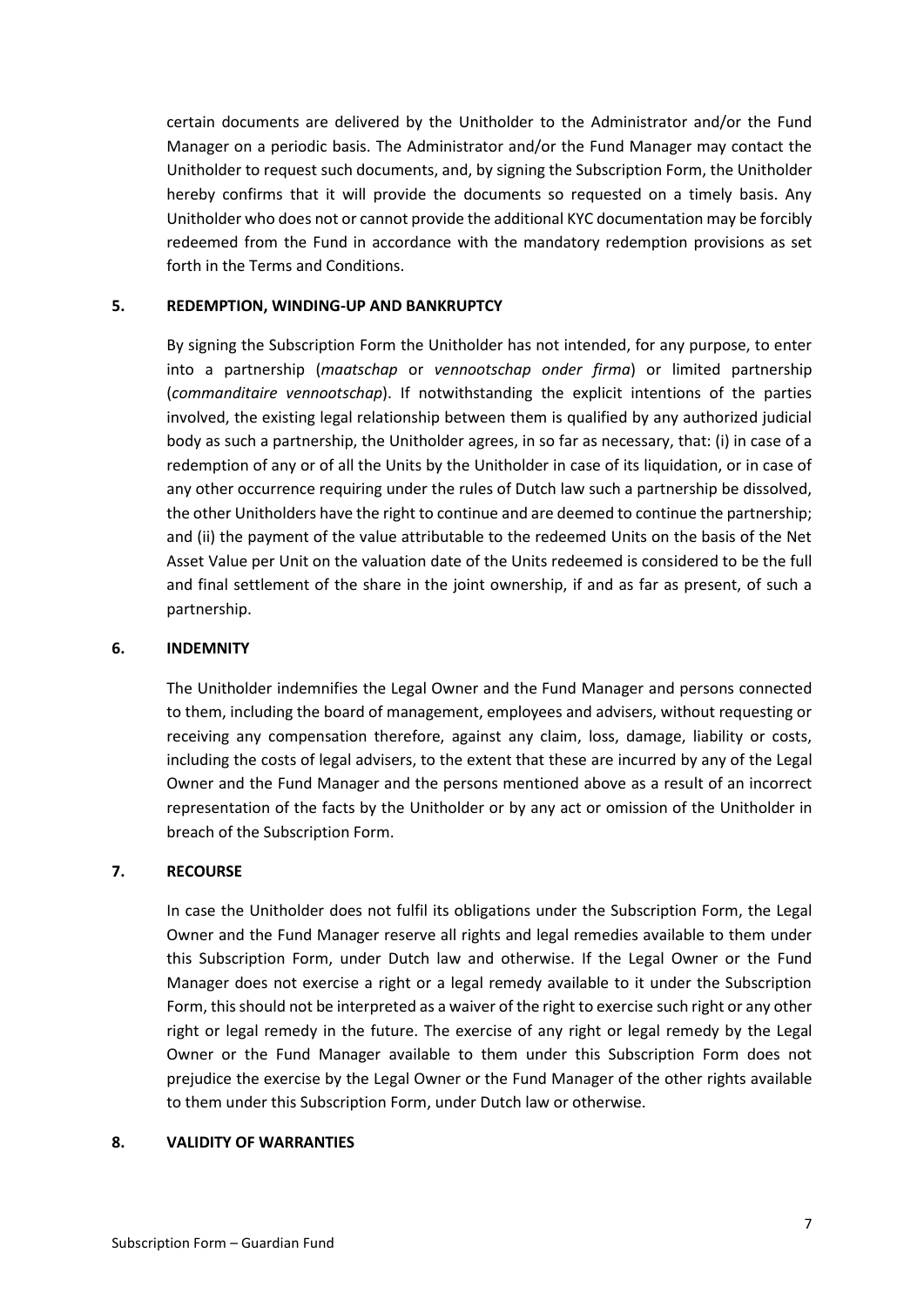The statements, guarantees (*garanties*), acknowledgements and warranties made by the Unitholder remain in full force and effect after the Subscription Date. If there is any change in anything stated, guaranteed, warranted or acknowledged by a Unitholder at the time of Unit in the Fund, it shall notify the Fund Manager and the Legal Owner thereof without delay.

## **9. REDEMPTION**

The Unitholder can redeem by giving notice to the Administrator in the format set out in **Annex 1** (the "**Redemption Notice**").

#### **10. ONE AGREEMENT**

The Subscription Form fully describes the existing agreements between parties with respect to the present subject and replaces any preceding agreement with respect to this same subject.

#### **11. NOTICES, UNITHOLDER'S WIRE INFORMATION**

11.1. Any notices, consents, resignations, requests, demands, offers, reports and other communications under this Subscription Form required to be given hereunder shall be in writing and shall be addressed or directed as set forth below, provided that the notices to the Administrator shall be deemed to be received by the Administrator: (i) where the delivery thereof has been acknowledged by a signed receipt; or (ii) following a written confirmation of receipt by the Administrator.

| To the Administrator | $\mathcal{L}$ | Smallepad 30 F<br>3811 MG Amersfoort<br>The Netherlands                                                                                             | <b>Bolder Fund Services (Netherlands) B.V.</b> |
|----------------------|---------------|-----------------------------------------------------------------------------------------------------------------------------------------------------|------------------------------------------------|
|                      |               | E-mail: investors.nl@boldergroup.com                                                                                                                |                                                |
| To the Fund Manager  |               | <b>Privium Fund Management B.V.</b><br>$\mathcal{L}$<br>Gustav Mahlerplein 3, 26th floor, Financial Offices<br>1082 MS Amsterdam<br>The Netherlands |                                                |
|                      |               | Tel: +31 (0)20 4626644                                                                                                                              | E-mail: fundmanagement@priviumfund.com         |
| To the Unitholder    |               | Name                                                                                                                                                |                                                |
|                      |               | Address                                                                                                                                             |                                                |
|                      |               |                                                                                                                                                     |                                                |
|                      |               | E-mail                                                                                                                                              |                                                |
|                      |               | Fax (optional)                                                                                                                                      |                                                |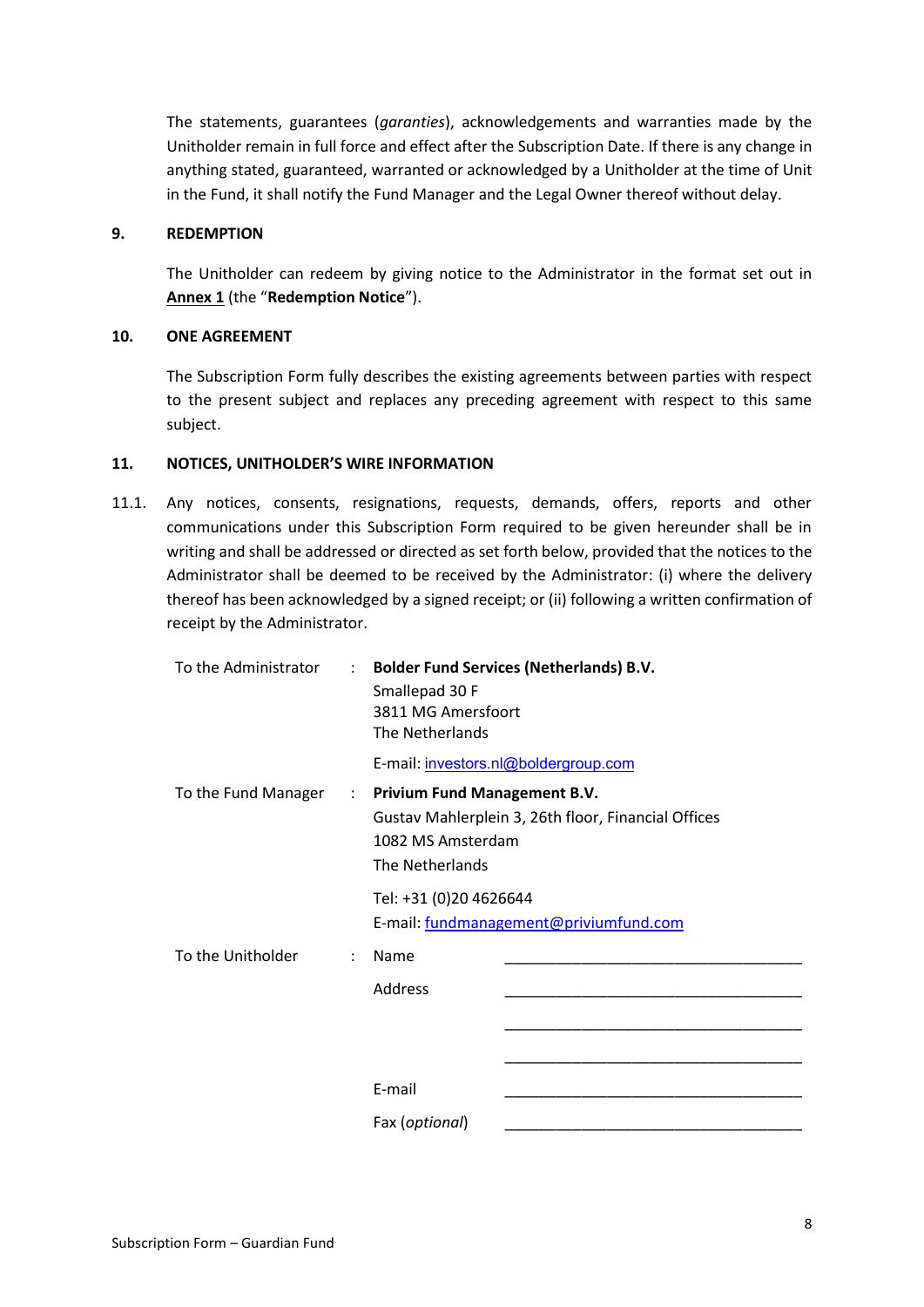- 11.2. Any change to the above address, e-mail and/or facsimile number shall be notified to the relevant parties.
- 11.3. Redemptions and/or distributions proceeds will be made by wire transfer to the account of the Unitholder at the remitting bank/financial institution from which the original subscription was made, unless the Fund Manager and the Administrator agree otherwise.
- 11.4. The Unitholder acknowledges and agrees that, if not all of the relevant information requested under any client verification requirements has been provided to the Administrator, the redemption will be acted upon but no monies will be paid to the Unitholder. Instead, the monies will be held in the Unitholder 's name at the Fund's bank account, without interest, and the Unitholder will bear all associated risks until such time as the Administrator receives the outstanding KYC Requirements.

## **12. DIVISIBILITY**

Should any provision of the Subscription Form, or the application thereof with regard to any party or circumstance, be held void or entirely or partially unenforceable by any authorized judicial body, the Subscription Form shall in all other respects, handing the applicability of any other provision than the provision held void or entirely or partially unenforceable, be fully valid and enforceable.

### <span id="page-8-0"></span>**13. SOURCE OF FUNDS DECLARATION<sup>2</sup>**

- 13.1. The Unitholder understands that the below declaration is made for the protection of the Unitholder as well as for the protection of the Legal Owner and other management, administration and service providers of the Fund.
- 13.2. The Unitholder declares that the funds totalling EUR and the state of the state of the state of the stat are used to purchase the Units represent funds obtained by the Unitholder from the following source (such as: employment/salary, selling company, selling real estate and inheritance):

\_\_\_\_\_\_\_\_\_\_\_\_\_\_\_\_\_\_\_\_\_\_\_\_\_\_\_\_\_\_\_\_\_\_\_\_\_\_\_\_\_\_\_\_\_\_\_\_\_\_\_\_\_\_\_\_\_\_\_\_\_\_\_\_\_\_\_\_\_\_\_\_\_\_\_

\_\_\_\_\_\_\_\_\_\_\_\_\_\_\_\_\_\_\_\_\_\_\_\_\_\_\_\_\_\_\_\_\_\_\_\_\_\_\_\_\_\_\_\_\_\_\_\_\_\_\_\_\_\_\_\_\_\_\_\_\_\_\_\_\_\_\_\_\_\_\_\_\_\_\_

\_\_\_\_\_\_\_\_\_\_\_\_\_\_\_\_\_\_\_\_\_\_\_\_\_\_\_\_\_\_\_\_\_\_\_\_\_\_\_\_\_\_\_\_\_\_\_\_\_\_\_\_\_\_\_\_\_\_\_\_\_\_\_\_\_\_\_\_\_\_\_\_\_\_\_

\_\_\_\_\_\_\_\_\_\_\_\_\_\_\_\_\_\_\_\_\_\_\_\_\_\_\_\_\_\_\_\_\_\_\_\_\_\_\_\_\_\_\_\_\_\_\_\_\_\_\_\_\_\_\_\_\_\_\_\_\_\_\_\_\_\_\_\_\_\_\_\_\_\_\_.

13.3. The Unitholder hereby gives its consent to the Legal Owner and other management, administration and service providers of the Fund to disclose this transaction to those institutions which are legally entitled to receive the information contained herein.

## <span id="page-8-1"></span>**14. DECLARATION CUSTODY BANK<sup>3</sup>**

 $2$  This Clause [13](#page-8-0) only applies in case the Unitholder is not a custody bank.

 $3$  This Clause [14](#page-8-1) only applies in case the Unitholder is a custody bank.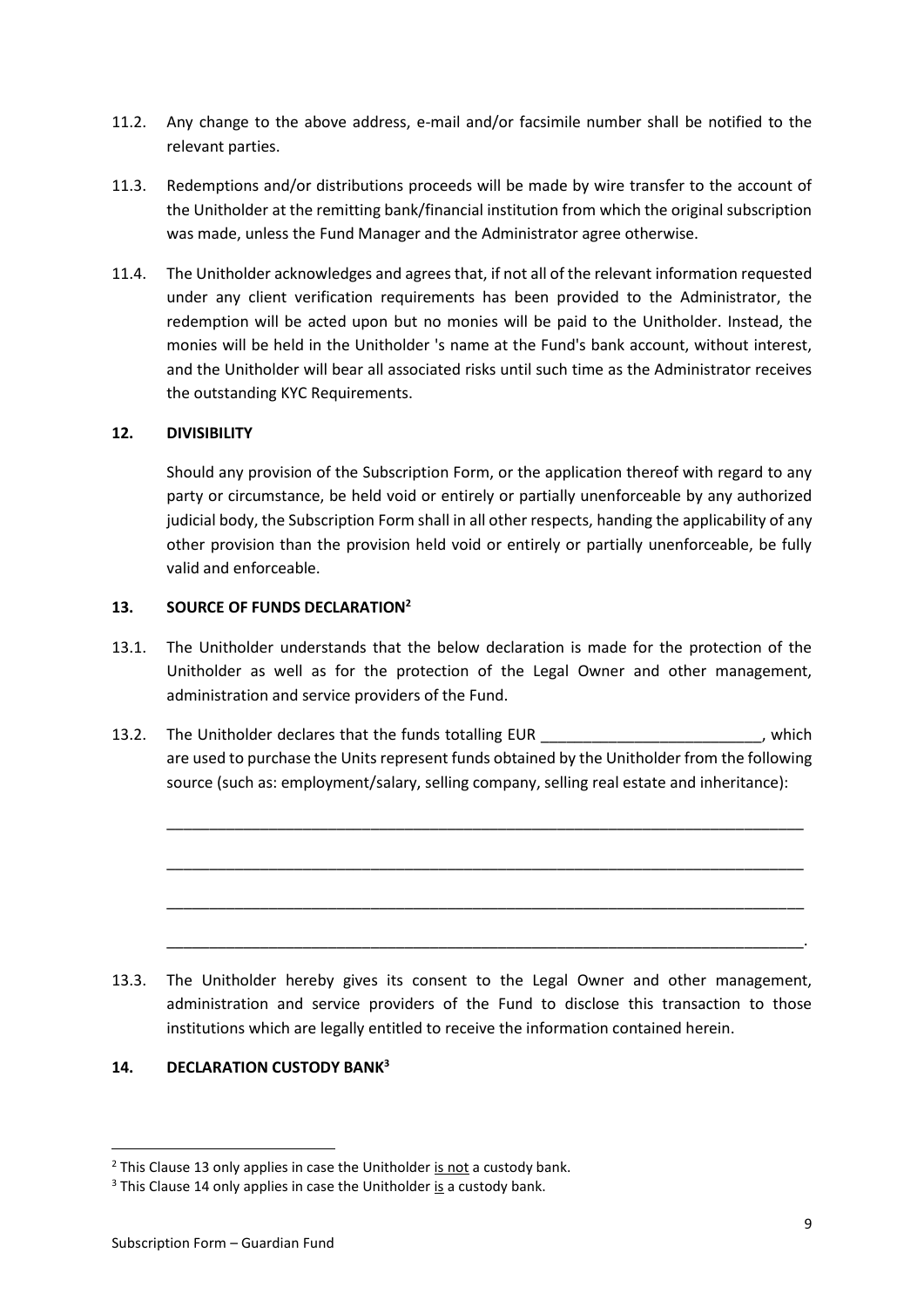A Unitholder which is a custody bank (nominee account) that, on behalf of its clients, makes a subscription to the Fund declares that it shall identify, verify and record the identity of such clients, and that, to the best of its knowledge, the funds invested do not and will not directly or indirectly derive from any unlawful or criminal activity.

## **15. QUALIFICATION UNITHOLDER AS (NON) PROFESSIONAL INVESTOR**

- 15.1. The Unitholder shall be considered a professional investor (*professionele belegger*) if it qualifies as such within the meaning of section 1:1 FSA. The type of investors qualifying as professional investor (*professionele belegger*) within the meaning of section 1:1 FSA are reflected in **Annex 2**.
- 15.2. In case the Unitholder does not qualify as a professional investor (*professionele belegger*) within the meaning of section 1:1 FSA, it may request the Fund Manager to be treated as such in accordance with the FSA. The Fund Manager may approve or refuse such request at its sole discretion.

## **16. PLANNED INVESTMENT PERIOD AND FREQUENCY OF TRADING**

<span id="page-9-0"></span>16.1. The planned investment period and expected frequency of trading are:

| Planned investment period     |  |
|-------------------------------|--|
| Expected frequency of trading |  |

16.2. The planned investment period and expected frequency of trading set out in Clause [16.1](#page-9-0) will not form any kind of commitment from the Unitholder.

## **17. TAX**

- 17.1. By signing this Subscription Form, the Unitholder:
	- (i) In relation to FATCA: agrees to provide the fund with any information, including information concerning the direct or indirect owners of such Unitholder, that the fund determines is necessary to satisfy its obligations under an agreement with the IRS upon request from the Fund Manager or the Administrator.
	- (ii) In relation to CRS: acknowledges that:
		- a) the Fund is considered to (i) be a reporting financial institution under CRS and the Fund (or its agent) will be required to disclose to the competent tax authority of the Netherlands certain confidential information in relation to the Unitholder, including but not limited to the Unitholder's name, address, tax identification number (if any), social security number (if any) and certain information relating to the Unitholder's investment;
		- b) the competent tax authority of the Netherlands will be required to automatically exchange information as outlined above with the Foreign Tax Authorities;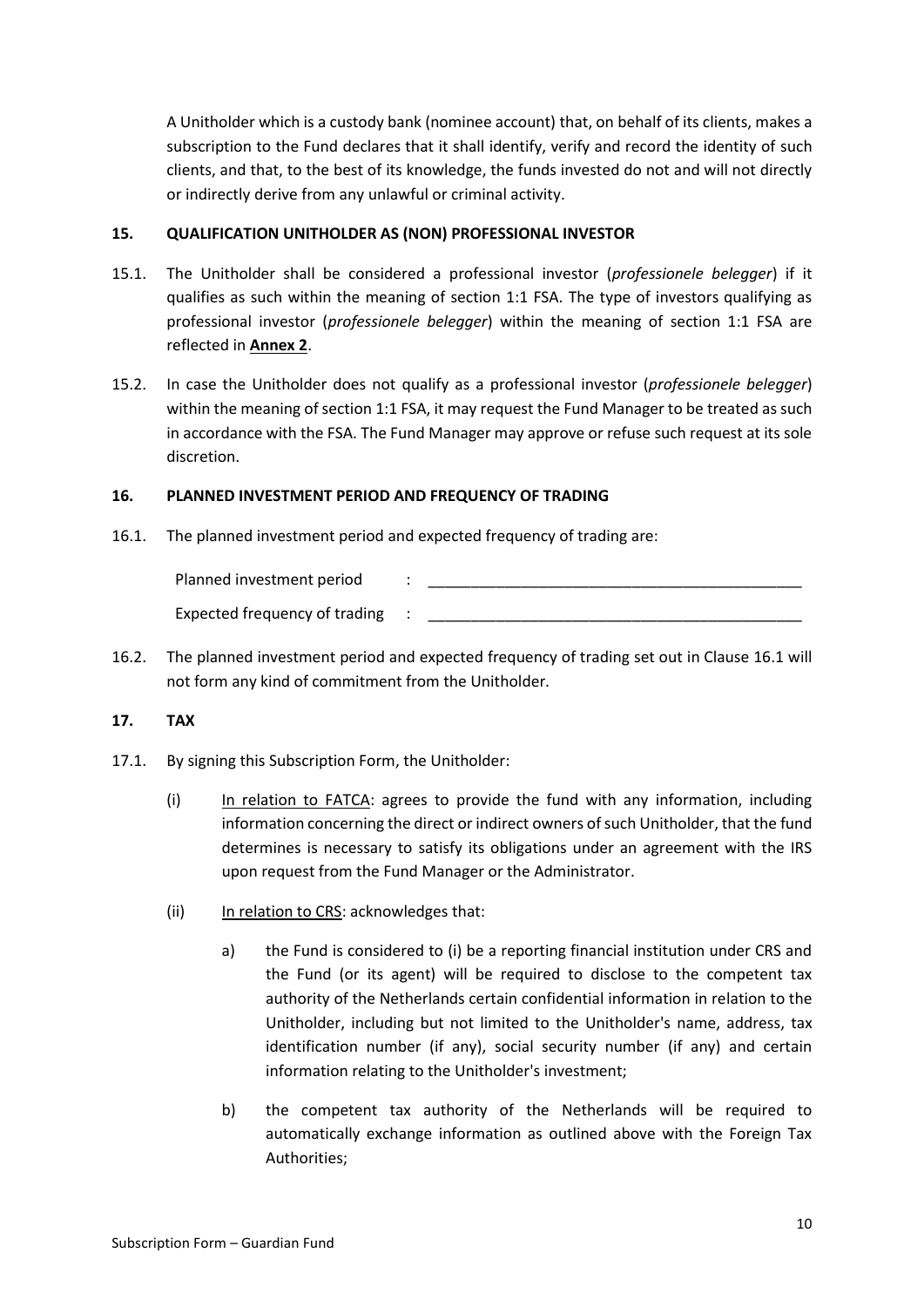- c) the Fund (or its agent) will be required to disclose to the Foreign Tax Authorities certain confidential information when registering with such authorities and if such authorities contact the Fund (or its agent directly) with further enquiries;
- d) the Fund may require the Unitholder to provide additional information and/or documentation which the Fund will be required to disclose to the competent tax authority of the Netherlands;
- e) in the event a Unitholder does not provide the requested information and/or documentation, whether or not that actually leads to breach of the applicable laws and regulations by the Fund, a risk for the Fund or the Fund's Unitholders being subject to withholding tax or penalties under the relevant legislative or inter- governmental regimes, the Fund reserves the right to take any action and/or pursue all remedies at its disposal including, without limitation, compulsory redemption or withdrawal of the Unitholder concerned;
- f) no Unitholder affected by any such action or remedy shall have any claim against the Fund (or its agent including the Administrator) for any form of damages or liability as a result of actions taken or remedies pursued by or on behalf of the Fund in order to comply with the CRS, any further intergovernmental agreements or any of the laws and regulations related to the CRS; and
- g) all information to be reported under CRS will be treated as confidential and such information shall not be disclosed to any persons other than the competent tax authority of the Netherlands and the Foreign Tax Authorities or as otherwise required by law.
- 17.2. The Unitholder shall ensure that its tax affairs are compliant with the laws and regulations applicable in their jurisdiction(s) of residence and/or citizenship (as applicable).

## **18. DATA PROTECTION**

- 18.1. The Fund Manager controls the processing of the personal data that is furnished by the Unitholder in connection with an investment in the Fund (the "**Personal Data**").
- 18.2. The processing of the Personal Data is necessary for: (i) the performance of the Fund Manager's obligations under or pursuant to this Subscription Form and the Terms and Conditions; and (ii) compliance by the AIFM with applicable rules and regulations such as the rules on the prevention of money laundering and financing of terrorism (the "**Purposes**"). The Personal Data collected shall not be processed for any purposes other than the Purposes.
- 18.3. The provision of the Personal Data by the Unitholder is necessary for a subscription to the Fund. Failure to provide such Personal Data shall result in the Fund Manager not accepting the requested subscription.
- 18.4. The Personal Data will be shared with the Administrator for the Purposes, and may be shared with other service providers of the Fund Manager within the scope of the Purposes only. The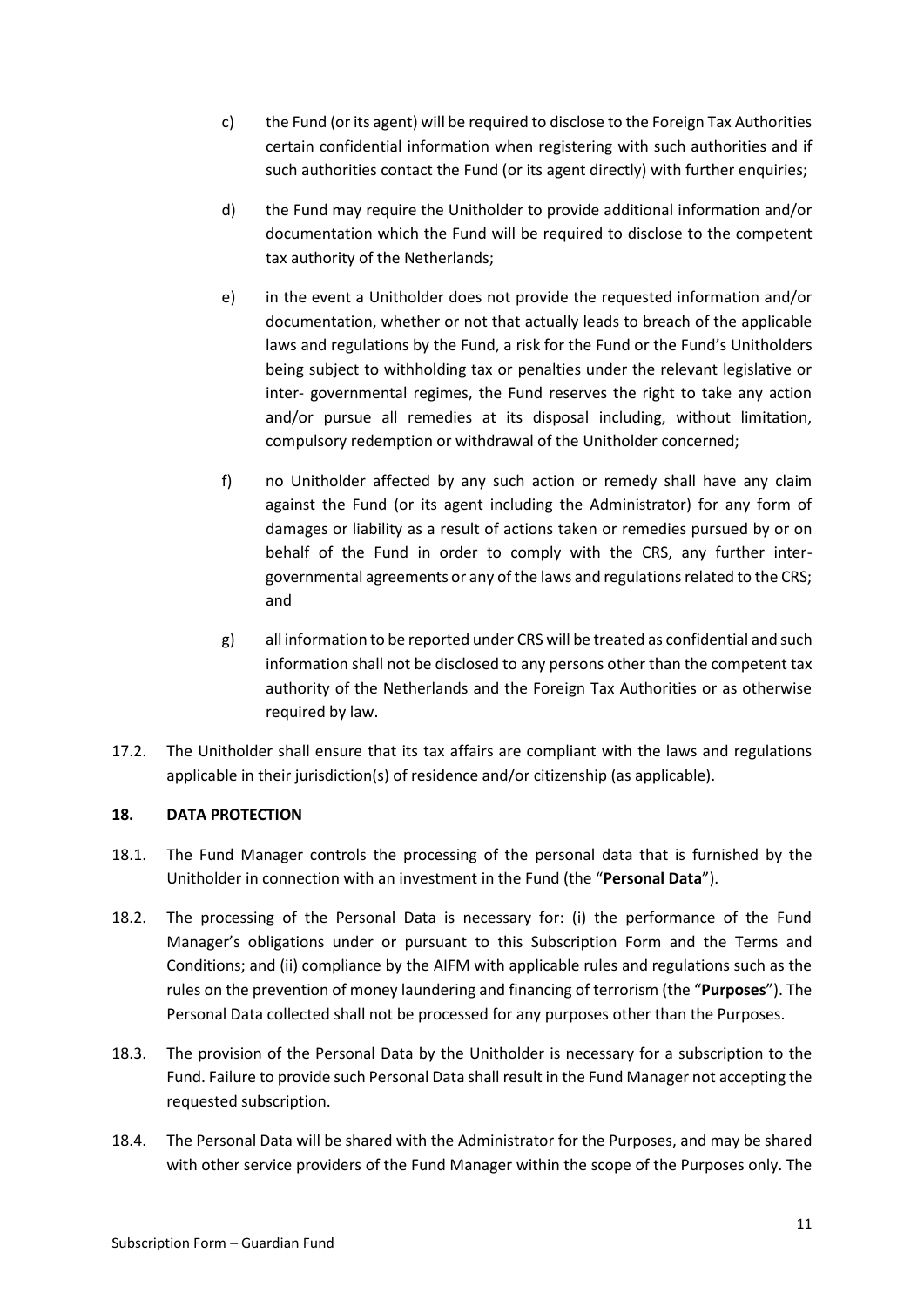Fund Manager shall take appropriate measures to ensure that the Personal Data will be properly handled in accordance with applicable rules and regulations. When required, the Personal Data may also be shared with competent authorities.

- 18.5. The Personal Data will be stored for such period of time as required to enable the Fund Manager to comply with applicable rules and regulations. The Unitholder has the right to request the Fund Manager to provide access to and rectification or erasure of Personal Data, or a restriction on the processing of the Personal Data and the right to withdraw any consent given to the processing of Personal Data. The Unitholder may send such request and other questions it may have to the Fund Manager at fundmanagement@priviumfund.com.
- 18.6. At the Fund Manager, Mark Baak will function as privacy officer.
- 18.7. The Unitholder has the right to file a complaint with the Dutch Data Protection Authority (*Autoriteit Persoonsgegevens*).
- 18.8. By submitting this Subscription Request, the Unitholder explicitly confirms and expressly agrees that:
	- (i) Personal Data processed by the Fund Manager may be shared by the Fund Manager with the Legal Owner, the Administrator and any of the Fund Manager's Affiliates and third party service providers both within and outside the European Union in connection with the performance of their activities for the Fund or any other funds raised by the Fund Manager; and
	- (ii) the Fund Manager may disclose Personal Data to other parties insofar provided for in the Fund Documents as well as if required by applicable laws, regulations or court or governmental orders.

### **19. MISCELLANEOUS**

- 19.1. This Subscription Form and the Terms and Conditions constitute the entire and only agreement between the Fund Manager, the Legal Owner and the Unitholder in relation to the subject matter hereof and thereof.
- 19.2. Neither this Subscription Form nor any of the Unitholder's rights hereunder is transferable or assignable by the Unitholder, except in accordance with the Terms and Conditions.
- 19.3. The Unitholder waives (to the extent permitted by law) its right to terminate, dissolve (including any partial dissolution) (*ontbinden*) or nullify (*vernietigen*) this Subscription Form.
- 19.4. The Unitholder consents to the Fund Manager registering certain details of the Unitholder (including Personal Data) in any ultimate beneficial owner register pursuant to applicable laws or regulations.
- 19.5. The Unitholder confirms to apply for subscription to the Fund and is acquainted with the Terms and Conditions and the Prospectus and agrees to be bound towards the Fund Manager and the Legal Owner under this Subscription Form and to the Terms and Conditions and the Prospectus.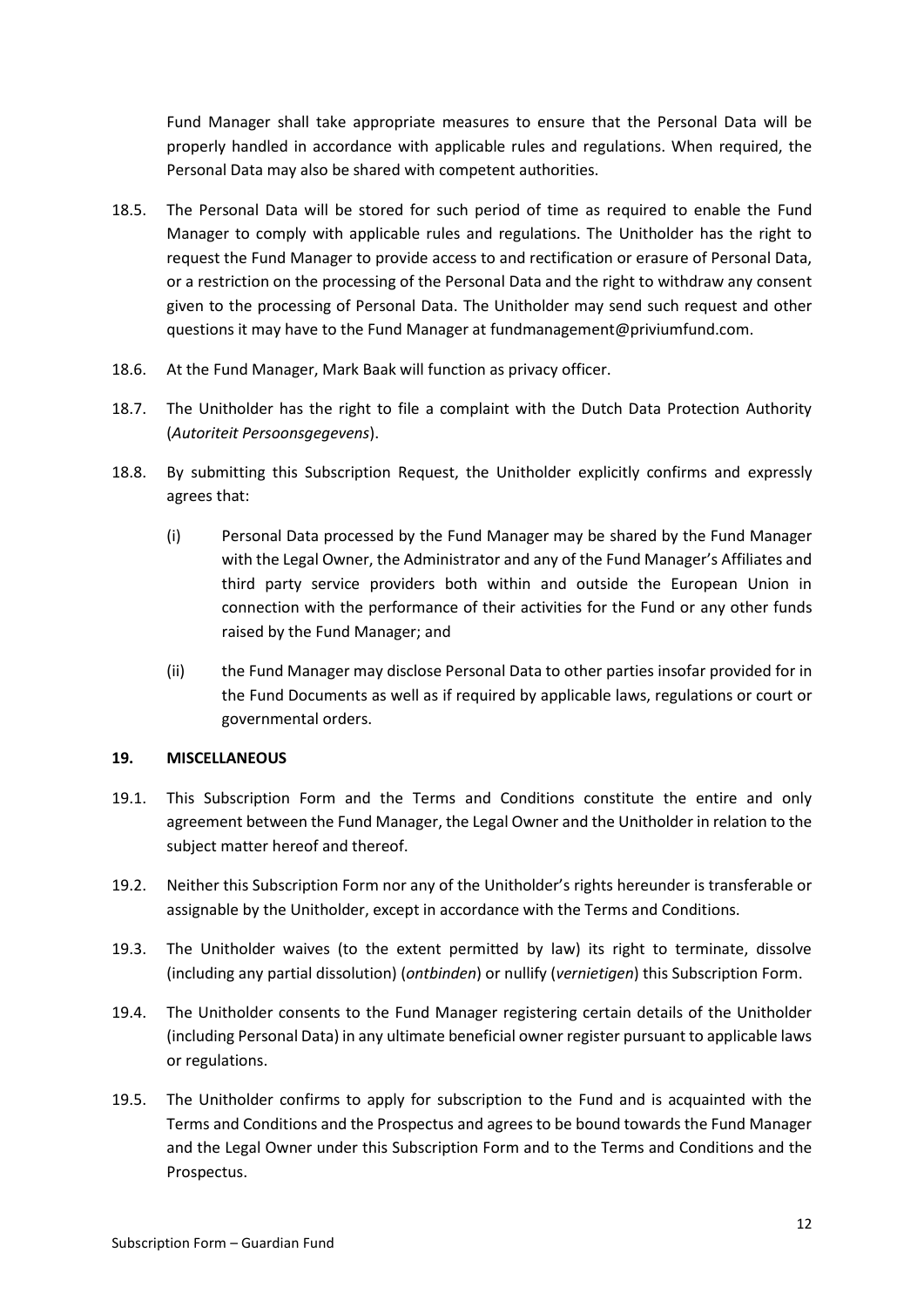### **20. CHOICE OF LAW, COMPETENT COURT**

- 20.1. This Subscription Form shall be governed by the laws of the Netherlands, and shall be interpreted accordingly.
- 20.2. The Unitholder hereby irrevocably agrees that any action or proceeding relating in any way to this Subscription Form may be brought to the competent courts of Amsterdam and its appellate courts and irrevocably submits to the non-exclusive jurisdiction of such courts.

[*SIGNATURE PAGE FOLLOWS*]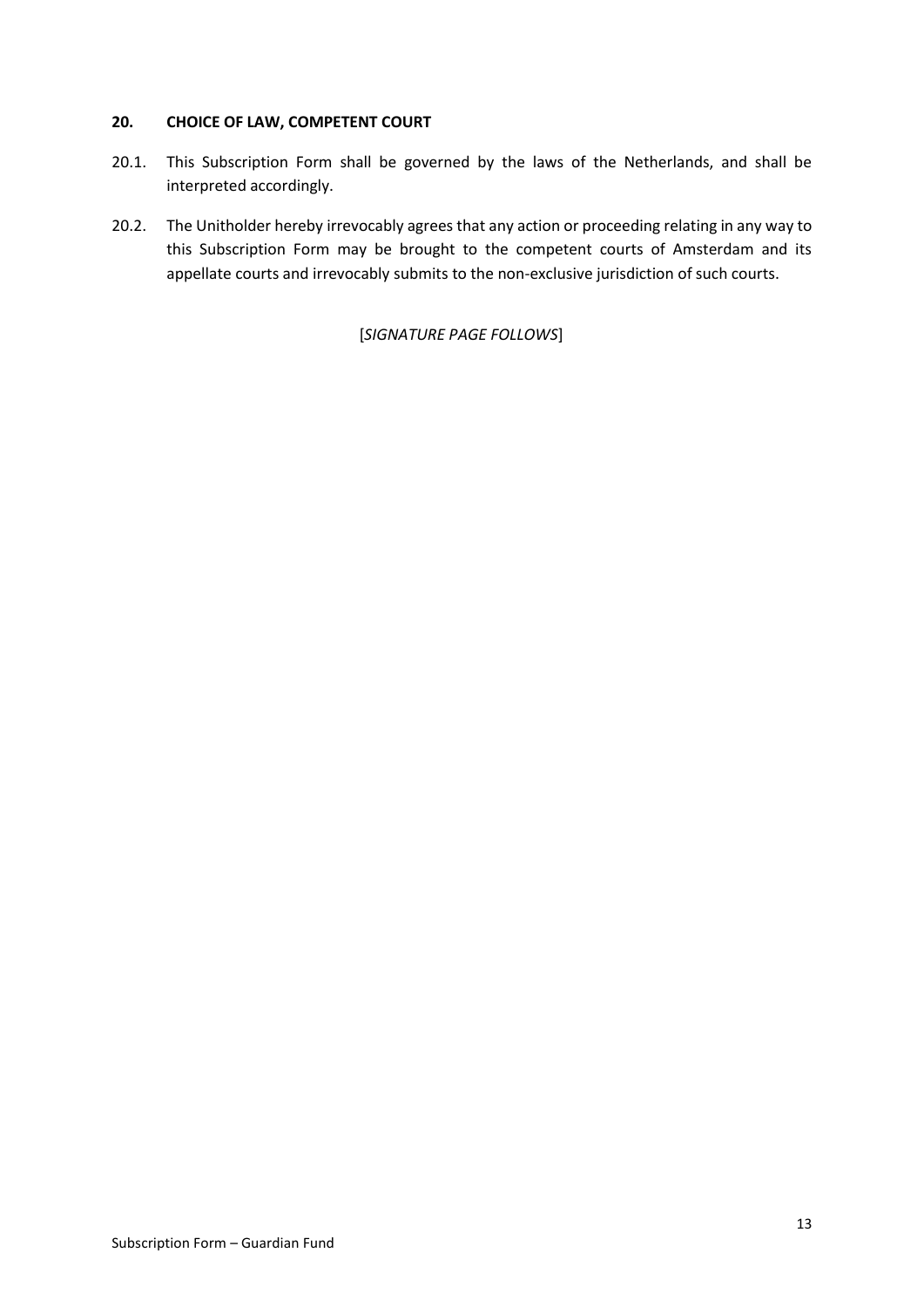| By    | Bv    |           |
|-------|-------|-----------|
| Title | Title | ٠         |
| Date  | Date  | $\bullet$ |

 $\overline{\phantom{0}}$ 

 $\overline{\phantom{a}}$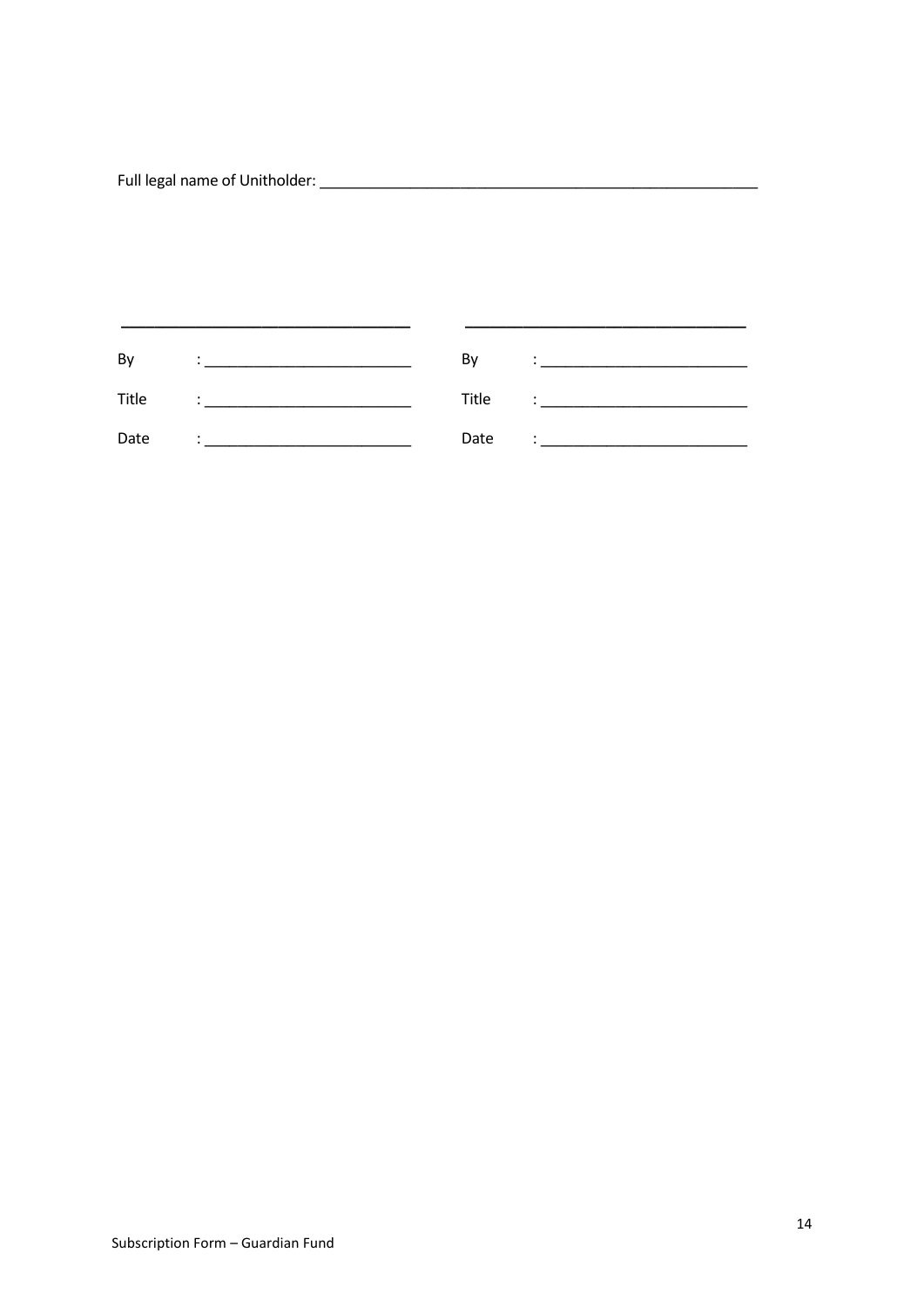#### **ANNEX 1**

#### **FORM OF REDEMPTION NOTICE**

To: **Bolder Fund Services (Netherlands) B.V.** Smallepad 30 F 3811 MG Amersfoort The Netherlands E-mail: investors.nl@boldergroup.com

Dear Sir, Madam,

The undersigned, \_\_\_\_\_\_\_\_\_\_\_\_\_\_\_\_\_\_\_\_\_ (*name unitholder*).

We kindly request you, as per the next date available therefore under the terms and conditions of management and custody (*voorwaarden van beheer en bewaring*) of **Guardian Fund** (the "**Terms and Conditions**"), to redeem (*please tick and fill out as appropriate*):

□ to redeem all General Class A/ General Class A – International Investors/Institutional Class A/ Institutional Class A – Austrian Investors/Institutional Class B/Institutional Class C/Initial Class 1/ Initial Class 2) units held by us; or

□ \_\_\_\_\_\_\_\_\_\_\_\_\_\_\_\_\_\_(number) of General Class A/ General Class A – International Investors/ Institutional Class A/Institutional Class A – Austrian Investors/Institutional Class B/Institutional Class C/Initial Class 1/Initial Class 2 ) units held by us; or

□ General Class A/ General Class A – International Investors/ Institutional Class A/ Institutional Class A – Austrian Investors/ Institutional Class B/ Institutional Class C/ Initial Class 1/ Initial Class 2 units in an amount of EUR (amount).

Yours faithfully,

\_\_\_\_\_\_\_\_\_\_\_\_\_\_\_\_\_\_\_\_\_\_\_\_\_\_\_\_\_\_\_\_\_\_\_\_\_ (*name unitholder*)

| Name  | Name  |  |
|-------|-------|--|
| Title | Title |  |

\_\_\_\_\_\_\_\_\_\_\_\_\_\_\_\_\_\_\_\_\_\_\_\_\_\_\_\_\_\_\_\_\_\_\_\_\_\_\_\_\_\_\_ \_\_\_\_\_\_\_\_\_\_\_\_\_\_\_\_\_\_\_\_\_\_\_\_\_\_\_\_\_\_\_\_\_\_\_\_\_\_\_\_\_\_\_